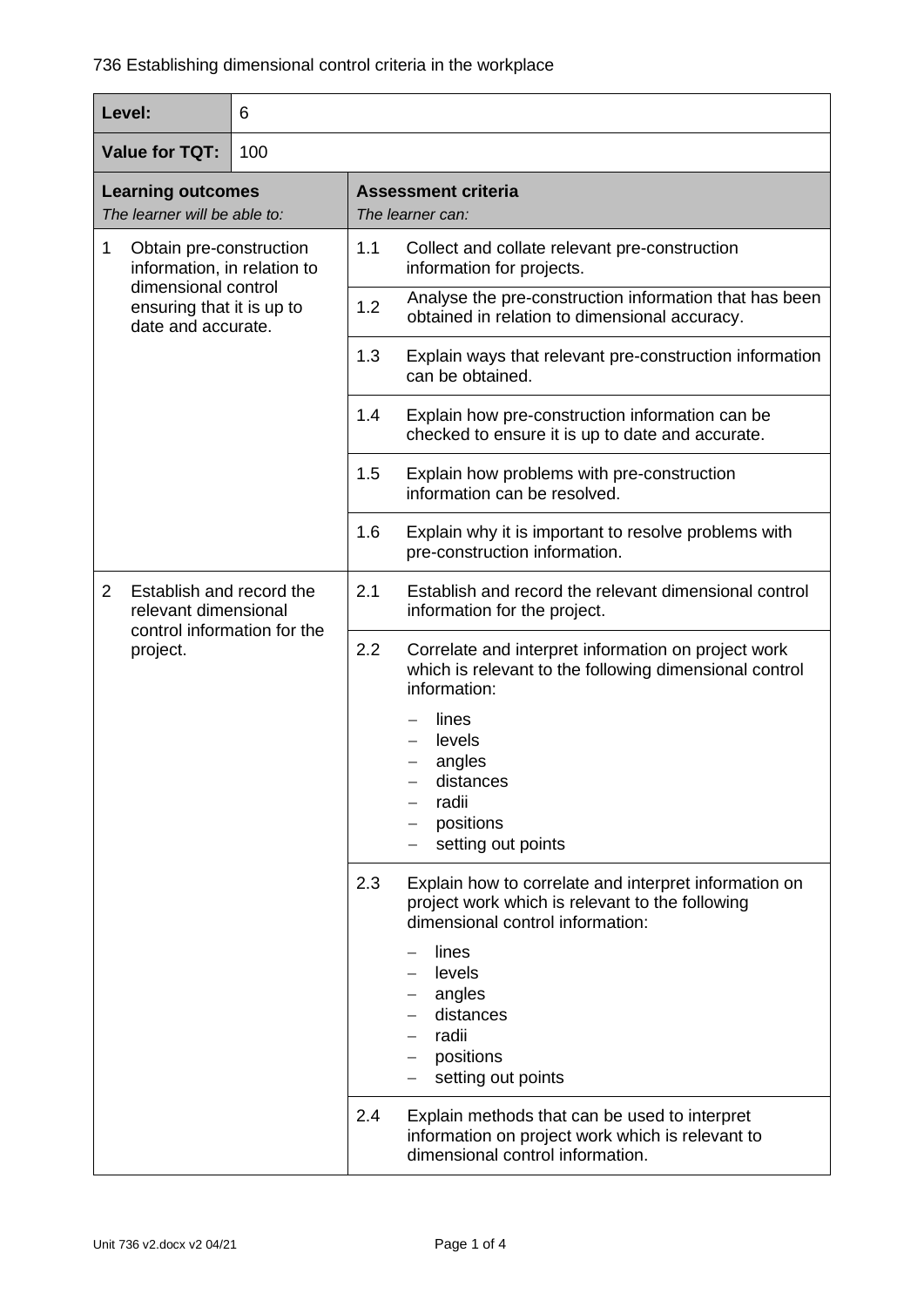| <b>Learning outcomes</b><br>The learner will be able to: |                                                                                                               | <b>Assessment criteria</b><br>The learner can: |                                                                                                                                                                               |
|----------------------------------------------------------|---------------------------------------------------------------------------------------------------------------|------------------------------------------------|-------------------------------------------------------------------------------------------------------------------------------------------------------------------------------|
|                                                          |                                                                                                               | 2.5                                            | Give reasons why it is important to correlate and<br>interpret information on project work, which is relevant<br>to the following dimensional control information:            |
|                                                          |                                                                                                               |                                                | lines<br>levels<br>angles<br>distances<br>radii<br>positions<br>setting out points.<br>$\qquad \qquad -$                                                                      |
| 3                                                        | Ensure that variations in<br>dimensional control are<br>identified, recorded and<br>notified to stakeholders. | 3.1                                            | Establish variations relating to boundaries, levels and<br>locations between the actual and the specified project<br>dimensions.                                              |
|                                                          |                                                                                                               | 3.2                                            | Record identified variations of actual and specified<br>site dimensions following organisational procedures.                                                                  |
|                                                          |                                                                                                               | 3.3                                            | Distribute identified variations of actual and specified<br>project dimensions to stakeholders.                                                                               |
|                                                          |                                                                                                               | 3.4                                            | Describe possible causes of variations between<br>specified and actual project dimensions.                                                                                    |
|                                                          |                                                                                                               | 3.5                                            | Explain how to identify and record variations, relating<br>to boundaries, levels and locations between the<br>specified and the actual project dimensions.                    |
|                                                          |                                                                                                               | 3.6                                            | Explain why it is important to identify and record<br>variations, relating to boundaries, levels and locations<br>between the specified and the actual project<br>dimensions. |
| 4                                                        | Ensure a dimensional<br>control monitoring system,<br>which ensures dimensional                               | 4.1                                            | Establish a dimensional control monitoring system<br>which ensures dimensional controls are maintained.                                                                       |
|                                                          | controls are maintained.                                                                                      | 4.2                                            | Record and store dimensional control information for<br>future reference.                                                                                                     |
|                                                          |                                                                                                               | 4.3                                            | Describe the elements of monitoring systems and<br>how to establish graphical, measured and<br>instrumental monitoring systems for dimensional<br>controls.                   |
|                                                          |                                                                                                               | 4.4                                            | Explain why establishing graphical, measured and<br>instrumental monitoring systems for dimensional<br>controls is required.                                                  |
|                                                          |                                                                                                               |                                                | Give reasons why it is important to record and store<br>dimensional control information for future reference.                                                                 |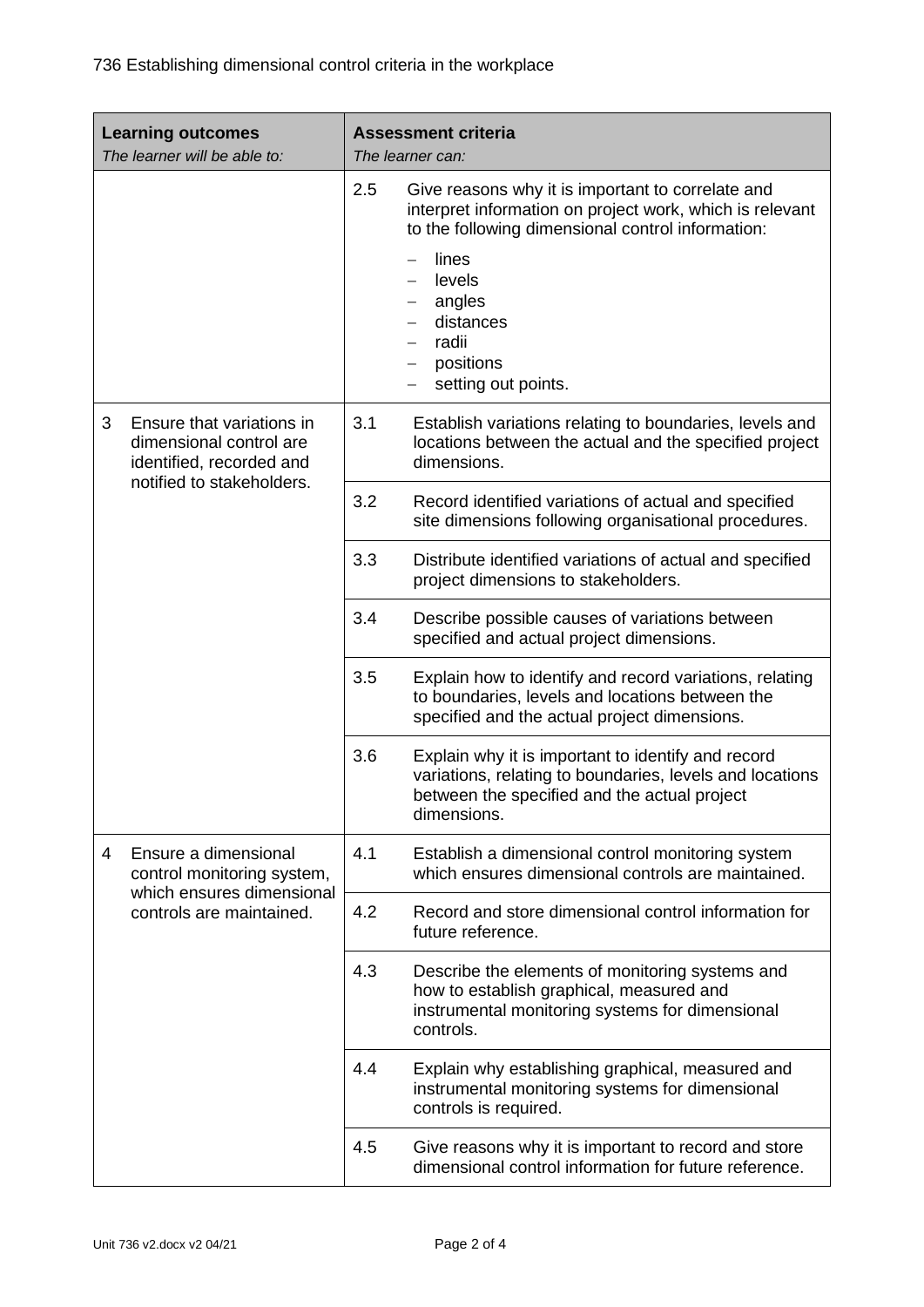736 Establishing dimensional control criteria in the workplace

|   | <b>Learning outcomes</b><br>The learner will be able to:                      | <b>Assessment criteria</b><br>The learner can: |                                                                                                                                                      |
|---|-------------------------------------------------------------------------------|------------------------------------------------|------------------------------------------------------------------------------------------------------------------------------------------------------|
| 5 | Ensure that measuring and<br>recording equipment is<br>maintained to meet the | 5.1                                            | Establish the checks that are required to maintain and<br>use measuring and recording equipment.                                                     |
|   | specified accuracy criteria.                                                  | 5.2                                            | Ensure that calibration and maintenance checks are<br>carried out on relevant measuring and recording<br>equipment and that the checks are recorded. |
|   |                                                                               | 5.3                                            | Explain how to ensure mechanical, optical and<br>electronic measuring and recording equipment are<br>calibrated correctly and maintained.            |
|   |                                                                               | 5.4                                            | Give reasons why specific mechanical, optical and<br>electronic measuring and recording equipment should<br>be selected.                             |